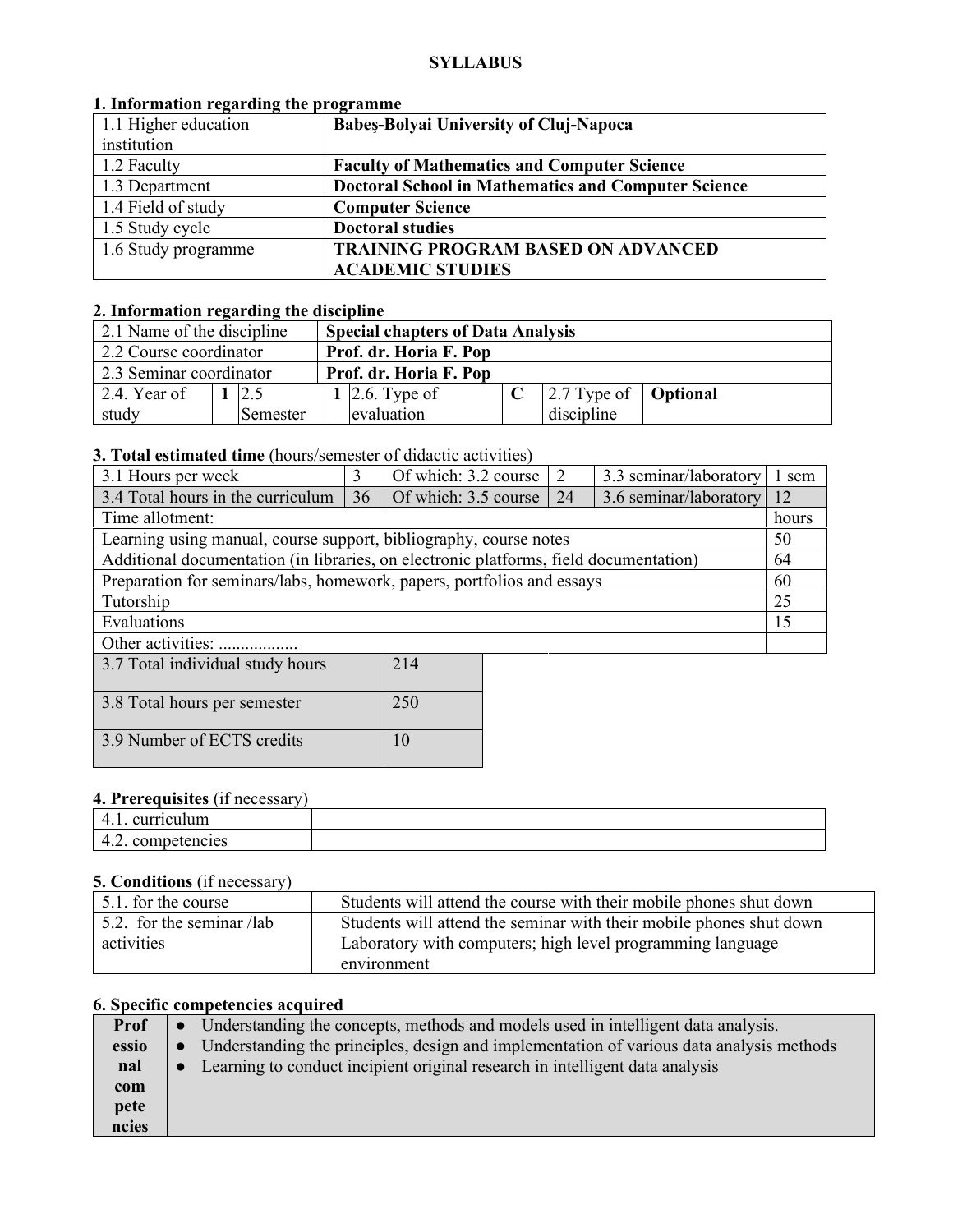| Tran                                                                          |                                                                           | The ability to apply intelligent data analysis methods in solving real world problems. |  |  |  |
|-------------------------------------------------------------------------------|---------------------------------------------------------------------------|----------------------------------------------------------------------------------------|--|--|--|
| svers                                                                         | $\bullet$                                                                 | Responsible execution of lab assignments, research and practical reports.              |  |  |  |
| al                                                                            |                                                                           | Application of efficient and rigorous working rules.                                   |  |  |  |
| com                                                                           | Manifest responsible attitudes toward the scientific and didactic fields. |                                                                                        |  |  |  |
| pete                                                                          | Respecting the professional and ethical principles.<br>$\bullet$          |                                                                                        |  |  |  |
| ncies                                                                         |                                                                           |                                                                                        |  |  |  |
| <b>7. Objectives of the discipline</b> (outcome of the acquired competencies) |                                                                           |                                                                                        |  |  |  |
| 7.1 General                                                                   |                                                                           | To open the student to special topics of data analysis                                 |  |  |  |
| objective of the                                                              |                                                                           |                                                                                        |  |  |  |

| discipline       |                                                                                               |
|------------------|-----------------------------------------------------------------------------------------------|
| 7.2 Specific     | To present the field of intelligent data analysis as a novel research and application domain. |
| objective of the | To induce the necessity of intelligent data analysis methods by studying relevant practical   |
| discipline       | applications                                                                                  |
|                  | To offer the student the instruments to allow develop different data analysis applications.   |

### **8. Content**

| 8.1 Course                                                                    | <b>Teaching methods</b>                | <b>Remark</b> |  |  |
|-------------------------------------------------------------------------------|----------------------------------------|---------------|--|--|
|                                                                               |                                        | S             |  |  |
| Week 1: Administration and organization                                       | Interactive exposure, Explanation,     |               |  |  |
|                                                                               | Conversation                           |               |  |  |
| Week 2: Introduction                                                          | Interactive exposure, Explanation,     |               |  |  |
| Reference: [Han, ch. 1], [Mitchell, ch. 1]                                    | Conversation, Didactical demonstration |               |  |  |
| Week 3: Introduction to Fuzzy sets                                            | Interactive exposure, Explanation,     |               |  |  |
| Reference: [Klir, ch. 2, 3]                                                   | Conversation, Didactical demonstration |               |  |  |
| Week 4: Fuzzy logic, fuzzy reasoning                                          | Interactive exposure, Explanation,     |               |  |  |
| Reference: [Klir, ch. 8, 10]                                                  | Conversation, Didactical demonstration |               |  |  |
| Week 5: Fuzzy control systems                                                 | Interactive exposure, Explanation,     |               |  |  |
| Reference: [Klir, ch. 12]                                                     | Conversation, Didactical demonstration |               |  |  |
| Week 6: Rough sets                                                            | Interactive exposure, Explanation,     |               |  |  |
| Reference: [Pawlak] [Ye, ch. 1], [5, ch. 3]                                   | Conversation, Didactical demonstration |               |  |  |
| Week 7, 8: Fuzzy Clustering                                                   | Interactive exposure, Explanation,     |               |  |  |
| Reference: [Han, ch. 7], [Ye, ch. 10]                                         | Conversation, Didactical demonstration |               |  |  |
| Week 9, 10: Multivariate analysis                                             | Interactive exposure, Explanation,     |               |  |  |
| Reference: [Ye, ch. 7, 8, 16, 17]                                             | Conversation, Didactical demonstration |               |  |  |
| Week 11, 12: Applications of data analysis                                    | Interactive exposure, Explanation,     |               |  |  |
| Reference: [Ye, ch. 21, 24, 27], [Han, ch. 10, 11]                            | Conversation, Didactical demonstration |               |  |  |
| 8.2 Seminar                                                                   | <b>Teaching methods</b>                | <b>Remark</b> |  |  |
|                                                                               |                                        | S             |  |  |
| Administration. Survey of the sources of information                          | Interactive exposure, Explanation,     |               |  |  |
| available on Internet and Intranet. Chosing the paper                         | Conversation                           |               |  |  |
| topics and scheduling the presentations.                                      |                                        |               |  |  |
| Discussions on the theoretical and experimental                               | Interactive exposure, Explanation,     |               |  |  |
| reports                                                                       | Conversation                           |               |  |  |
| <b>Bibliography</b>                                                           |                                        |               |  |  |
| J. Han, M. Kamber, Data Mining: Concepts and Techniques, Academic Press, 2001 |                                        |               |  |  |

G.J. Klir, B. Yuan, Fuzzy Sets and Fuzzy Logic, Prentice Hall, 1995

T. Mitchell, Machine Learning, McGraw Hill, 1996

Z. Pawlak, Rough Sets, Polish Academy of Sciences, Gliwice, 2004

N. Ye, The Handbook of Data Mining, Lawrence Elbaum Associates Publishers, 2003

**9. Corroborating the content of the discipline with the expectations of the epistemic community, professional associations and representative employers within the field of the program**